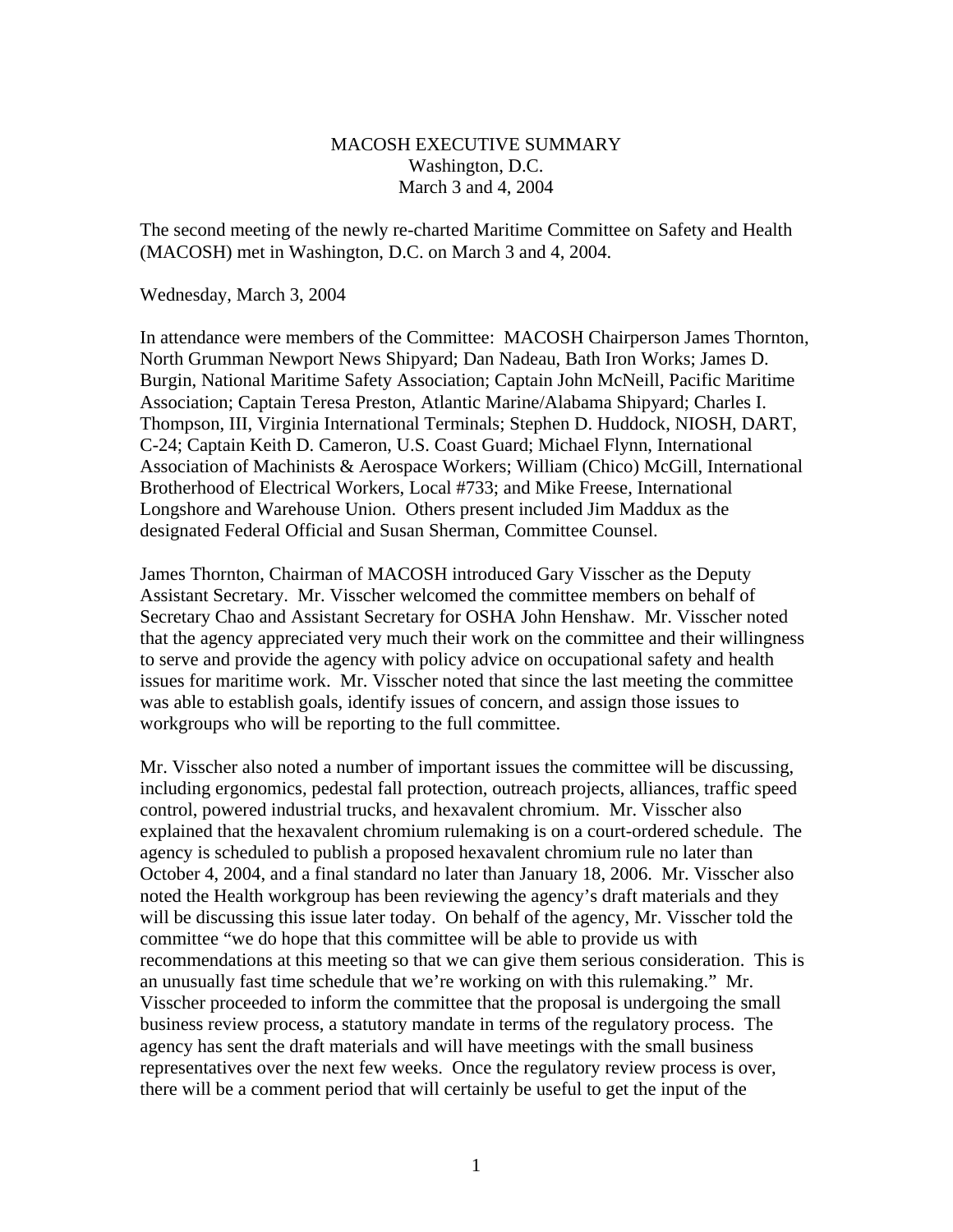maritime community at this stage of the rulemaking. Mr. Visscher also mentioned that there is a small shipyard on the SBREFA panel.

Chairman Thornton entered a motion to accept, deny, comment, or correct, the minutes for the first MACOSH meeting October 15 and 16, 2003. All members accepted the motion and the motion carried.

Next, Chairman Thornton opened the floor for discussion and solicited reactions from the committee members concerning the process of the workgroup meetings. The committee responded positively to the workgroup meetings.

Afterwards, Jim Maddux gave the update on standards and guidance projects.

- $\overline{\phantom{a}}$  Vertical Tandem Lifts. The comment period for docket Vertical tandem lifts was extended for a couple of months so that people could provide more comments. The docket is now closed. There were two requests for hearings. The hearing may be held in May or June, in Washington, D.C.
- $\triangleq$  Subpart P Shipyard Fire Protection. The proposal was out two years ago, and OSHA accepted comments. The agency received about three dozen comments. There were no requests for hearings. The proposal is moving towards a final rule. Currently, the final rule is in our solicitor's office for review by second-level solicitors. The process should be completed within the next two weeks. Soon after clearance from SOL the proposal will go through the departmental clearance process.
- $\downarrow$  Subpart F General Working Conditions in Shipyards. The majority of the current shipyard rule has being carried forward, with minor editorial changes. The agency has considered using 1910 sanitation standards that already apply to land side and tailor the requirements to shipyard conditions. The agency is reviewing the longshoring, and construction sanitation rules to see what can be brought into the rule that makes sense. The agency will try to write the emergency medical services and first aid much the same way combining the current 1910 and 1915 requirements. In addition, some of the smaller rules will just say follow the 1910 standards. There are two areas of the proposal that are brand new and will have probably the most controversy as the proposal moves forward: Lockout/tagout LOTO) and vehicle safety. The agency will probably adjust the 1910 LOTO standard a little to correspond to shipyard conditions. The other area is vehicle safety, which will consist of basic safety practices.

Mr. Maddux' concluded his presentation and Chairman Thornton opened the floor to questions from MACOSH and the public. A committee member posed a question concerning 1915.86 (lifeboats). Mr. Maddux explained that the agency is looking at making small changes to 1915.86 mainly because of a recent accident where a life boat had been taken down to test it. The issue was not whether employees should ride in lifeboats during a particular situation, but if employees should be allowed to ride in them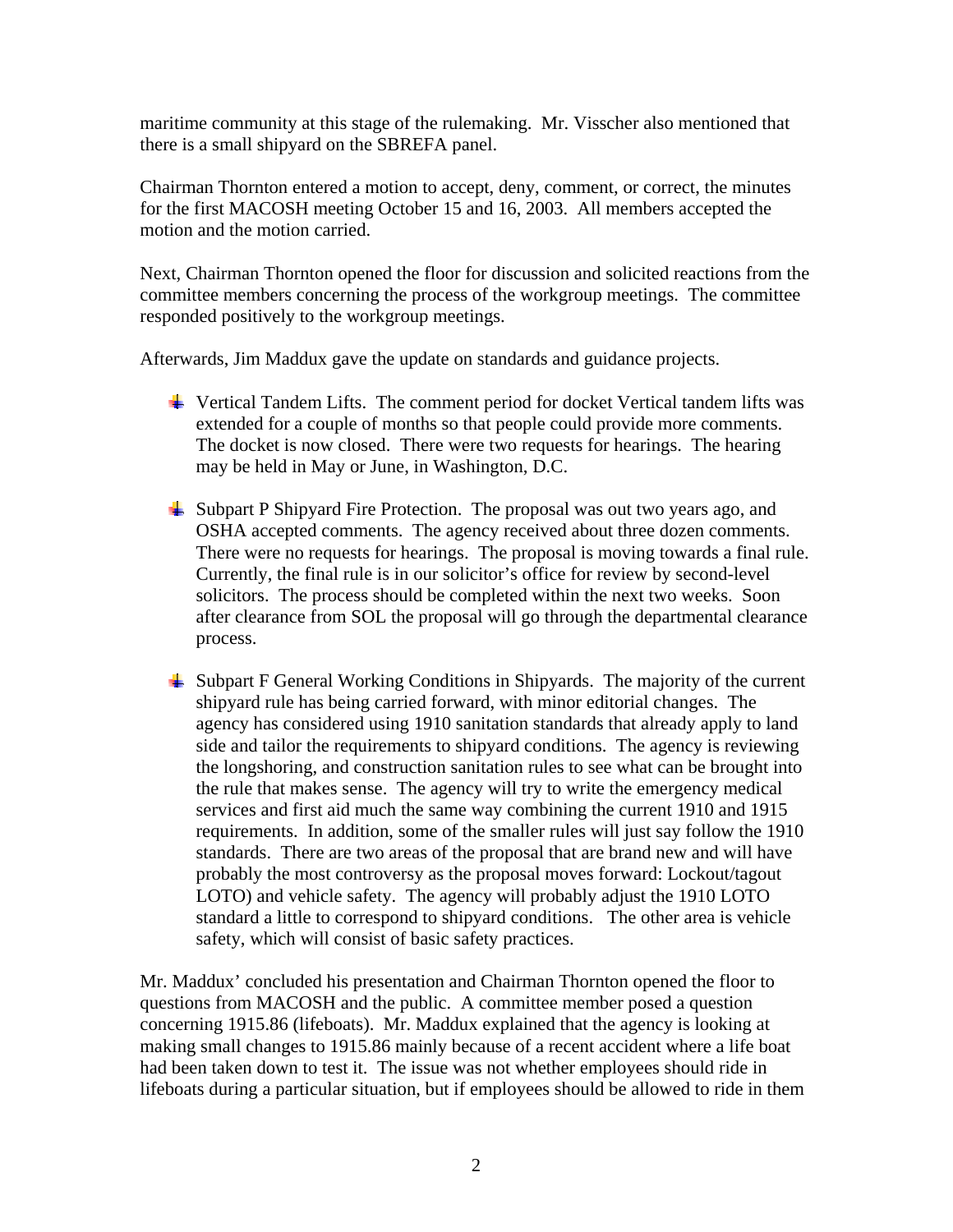at all. In response to Jim's answer, and on behalf of the Committee, Captain Teresa Preston suggested OSHA look at the Coast Guard studies and regulations on this issue. Jim Maddux continued with his presentation and requested information from individual shipyards through the committee on current work practices for vehicle safety and lockout/tag-out. Another question was posed by Chico McGill that concerned working on hot circuits. Jim Maddux responded to a question by stating that the LOTO requirement in Subpart F would take care of a good part of working on hot circuits. Jim continued and requested information for Subpart F from Chico McGill on hot circuits or other accidents that LOTO may have help prevent an accident. In addition, Theresa Nelson (National Shipbuilding Research Program) offered to share information with OSHA on tag-out, a summary of the program elements and an assessment of the effectiveness of each program that's currently being used in shipyards. They are also collecting incident information.

Next, Mr. Maddux delivered a presentation on maritime guidance projects

- $\ddot{\text{H}}$  Hanging scaffolding. The agency did some editorial work to the document, and provided MACOSH with the latest version.
- $\overline{\text{ }+}$  Abrasive blasting this document will address the health hazards of silica and alternative materials that are being used. The agency is expecting a draft document from contractors soon. Jim Maddux will review the document, and subsequently will distribute it to the health workgroup for review.
- $\overline{\text{H}}$  Fall Protection on Ship Pedestals this document deals with fall hazards while latching or unlatching twist-locks or performing lashing work. Jim Maddux and Mr. Rossi have reviewed the first draft from the contractor. Jim Maddux asked the container safety work group for assistance for ways to improve the document. In turn Jim will get all the information back to the contractor and ask them for a second draft that merges the two documents and incorporates the new information from the workgroup, with more emphasis on guardrails for protection. A committee member suggest the workgroup prepare a document, give it back to MACOSH, and get MACOSH involved possibly at the next meeting.

Following, Jim Maddux delivered a presentation on general industry rulemakings that may potentially affect the maritime industry.

- $\ddot{\text{H}}$  Hexavalent chromium rulemaking
- $\frac{1}{2}$  Silica
- $\downarrow$  Subpart S, the electrical rules (proposal)
- $\overline{\phantom{a}}$  Beryllium
- Respirator fit testing (nearing proposal stage) an amendment to 1910.134
- $\frac{1}{2}$  Subpart D, walking working surfaces (proposed in the early '90s). There was a question of whether or not we will deal with this issue well enough in Subpart F rulemaking so that the 1910 standard will no longer apply to shipyards.
- $\div$  The Standards Improvement Project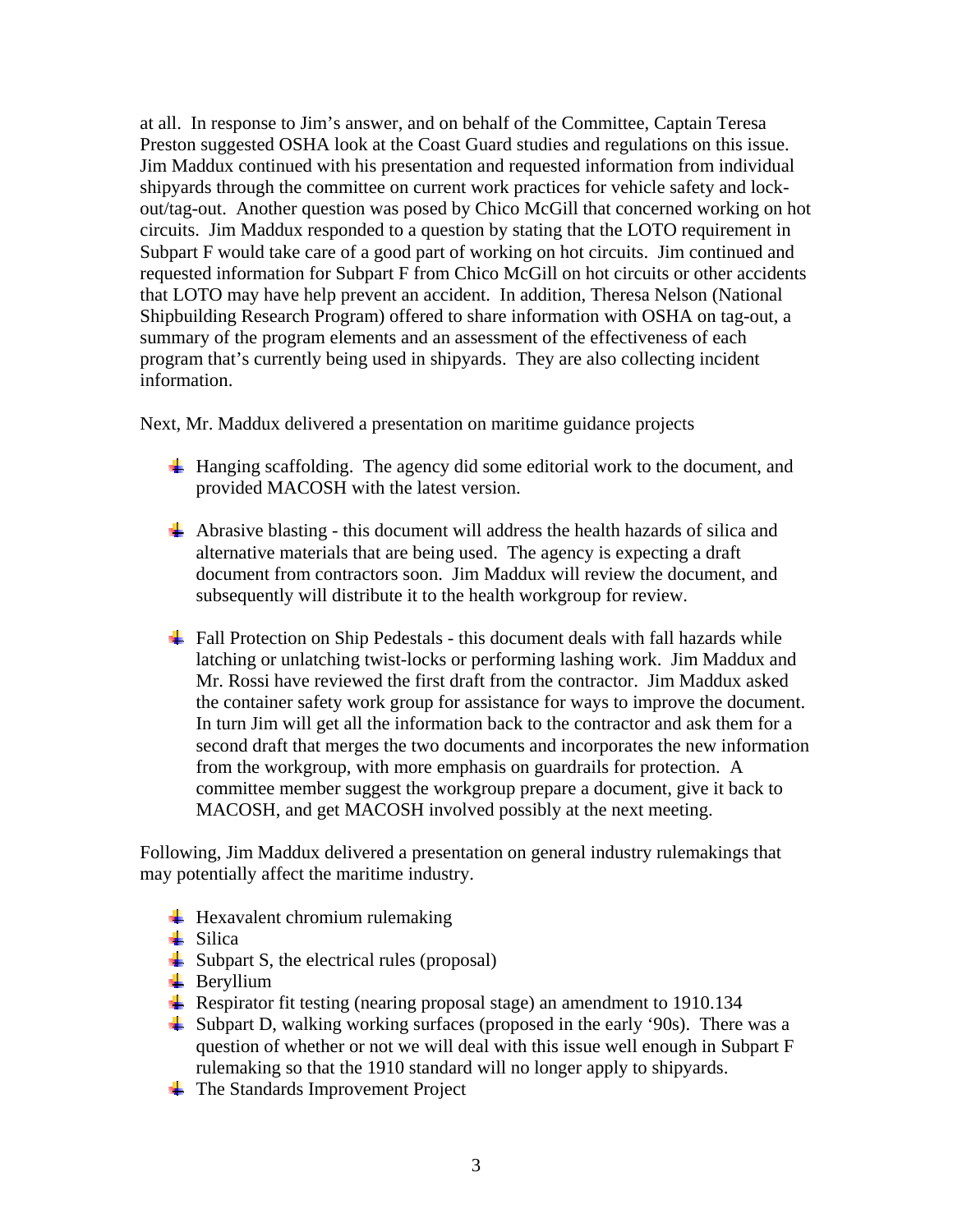**PPE** payment (ongoing) trying to figure out what to do with this issue. Issues dealing with PPE are: tools of the trade in the area of maintenance and repair trades, and short-term workers.

Next, Jim Maddux delivered a presentation on guidance projects that may have some potential impact on the maritime industries.

## **Beryllium**

- **Hazard Communication** this guidance project focuses on the accuracy of material safety data sheets. The agency has a specific web page devoted to assisting people to try and keep accurate with their safety data sheets. The current rule will not be changed.
- $\frac{1}{2}$  Silica
- $\frac{1}{\sqrt{1}}$  Motor vehicle safety the agency partnered with the National Highway transportation Safety Administration so that we can come out with a motor vehicle safety program booklet that will have joint publication by both OSHA and NHTSA.
- **PPE for disaster situations** no relation to PPE payment. This project deals with the kind of PPE preparation needed to make for disasters, or some really big accident i.e., rescue, clean up, etc.,
- **PELs** identifies the risks from chemicals. Encourages employers to think about whether they want to follow the OSHA PEL or whether they want to adopt, at least inside of their own company, some lower exposure limit. This is not a standards activity. No intention to change the PELs in the standards.
- **Explosive dust** the agency will be looking to get out some information to people to help raise the awareness of potential explosive dust.
- **上 Indoor air quality** An ongoing issue the agency think would be helpful for people.

Mr. Bill Perry, Director, Office of Chemical Hazards in the Office of Standards and Guidance followed with an update on Silica.

 $\overline{\textbf{A}}$  A draft standard was completed last year with requirements that will apply to general industry and maritime. The draft standard included provisions seen in other health standards, such as exposure assessment, health screening, hygiene facilities, regulated areas, and worker training. The draft contained some specific provisions on abrasive blasting which was consistent with the requirements of 1910.94. There were some additions the agency is interested in getting some input on. Some alternatives being considered are to prohibit the use of dry sand as a blasting agent in enclosed areas; and requiring a professional safety and health person to be responsible for establishing procedures for setting up regulated areas around blasting operations. There were some comments on outdoor blasting operations and some concern for a requirement that prohibited dry sweeping, high turnover, heat stress, repetitive motion disorders, and silica sand as an abrasive blasting agent. The SBREFA report was completed on December 19. The agency is developing options for how we should proceed with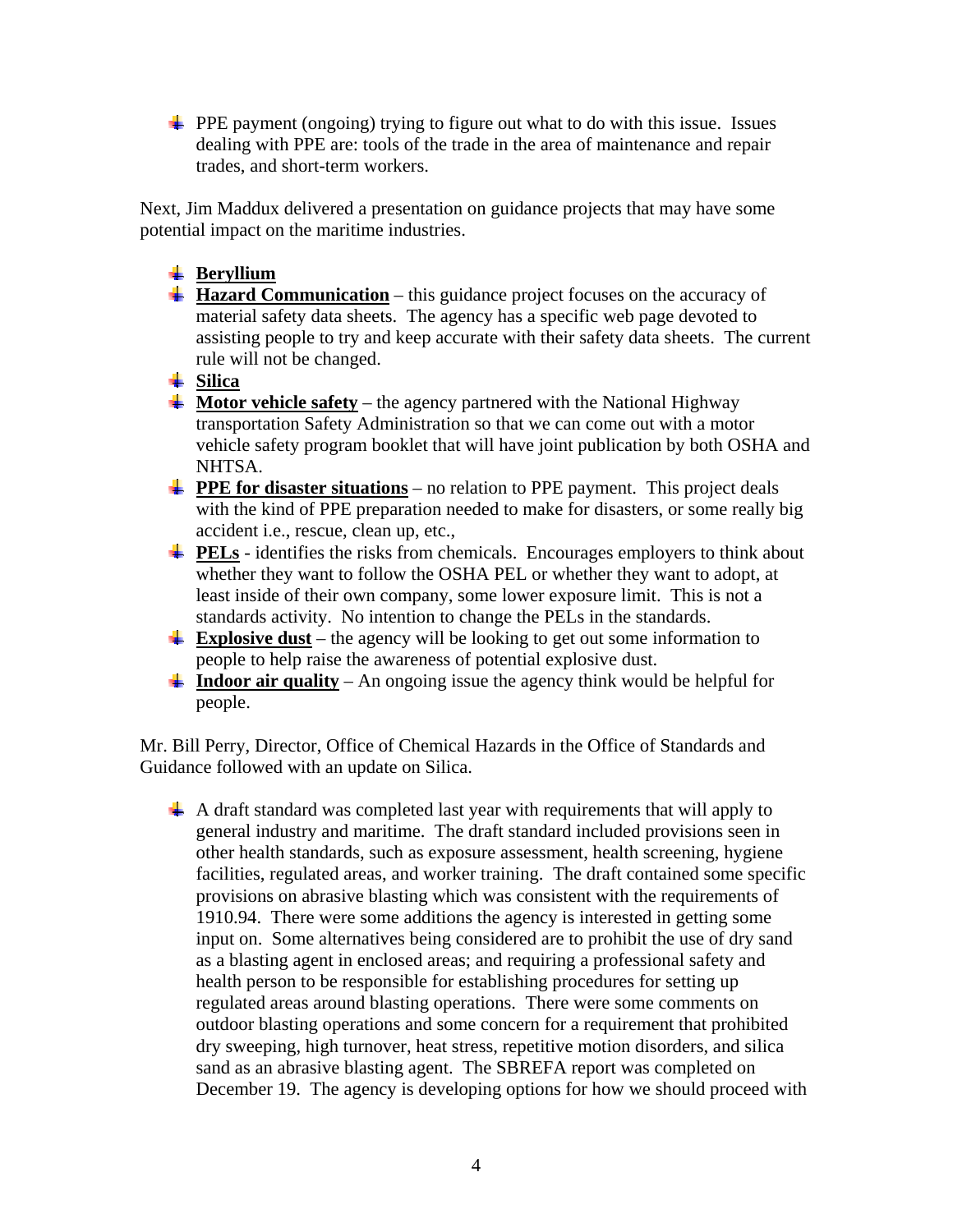the rulemaking. At this point, no specific decisions have been made on how to proceed, or what action we will take, or a timetable for that action since OSHA is still looking at all the recommendations and considering options.

Mr. Perry responded to a question posed by a committee member by inviting anyone that may have information, data, recommendations, or comments concerning the draft standard to send that information to him. Mr. Perry also mentioned that there is a second draft standard as a part of this package. He goes on and explained that OSHA is very interested in by-stander exposures, where there are workers not engaged in silica-related operations that are nonetheless exposed because of things happening near by. Mr. Perry concluded by reiterating that if there is any information out there that the industry think should be considered that they send him the information.

Mr. Buchet with the Directorate of Construction, Office of Construction Services, followed with a presentation on Cranes and Derricks. The agency is aware of the sensitivity to what may happen if the rulemaking for cranes and derricks changes part of 1926.550 and it may have some impact in the maritime industries. However, the negotiated rulemaking affects only the construction cranes and derricks standard. In response to a Federal Register Notice, the agency received 50 plus nominations, and selected 23 negotiated rulemaking committee members. The committee intends to have its draft work done by the end of July. The committee is meeting today and they are sorting through information considering what defines a crane. The committee will continue to meet in May, June and July. The committee published a list of 17 or18 potential topics.

- $\downarrow$  **Operating procedures** a list of some of the ongoing discussions surrounding operating procedures are: boom stops, anti-two-block devices, or anti-two-block devices warning devices, insulating links, how to operate near power lines.
- **Signaling** The committee has been discussing ways of signaling between the crane operator and the person who wants the service. The committee has been discussing some procedures on how use telecommunications. The committee has talked about qualified people, competent people, and some sort of certification process for testing knowledge and their abilities in understanding it, or being able to record it.
- **Inspections** The committee is working on how to normalize criteria for inspection.
- **Keeping clear of the load** There is discussion remaining on the topic of how to do it safely, and what abatements are available.
- **Fall protection** -- there is ongoing discussion with the committee about fall protection as in personal fall arrest, or guardrails, or ladder systems.
- **Wire rope and the criteria of wire rope and inspection of wire rope** The committee is wrestling with looking at the safety factors and how they're assigned and whether or not to adjust them. The committee is also looking at using synthetics. The agency is waiting for the industry to bring information on synthetics to us.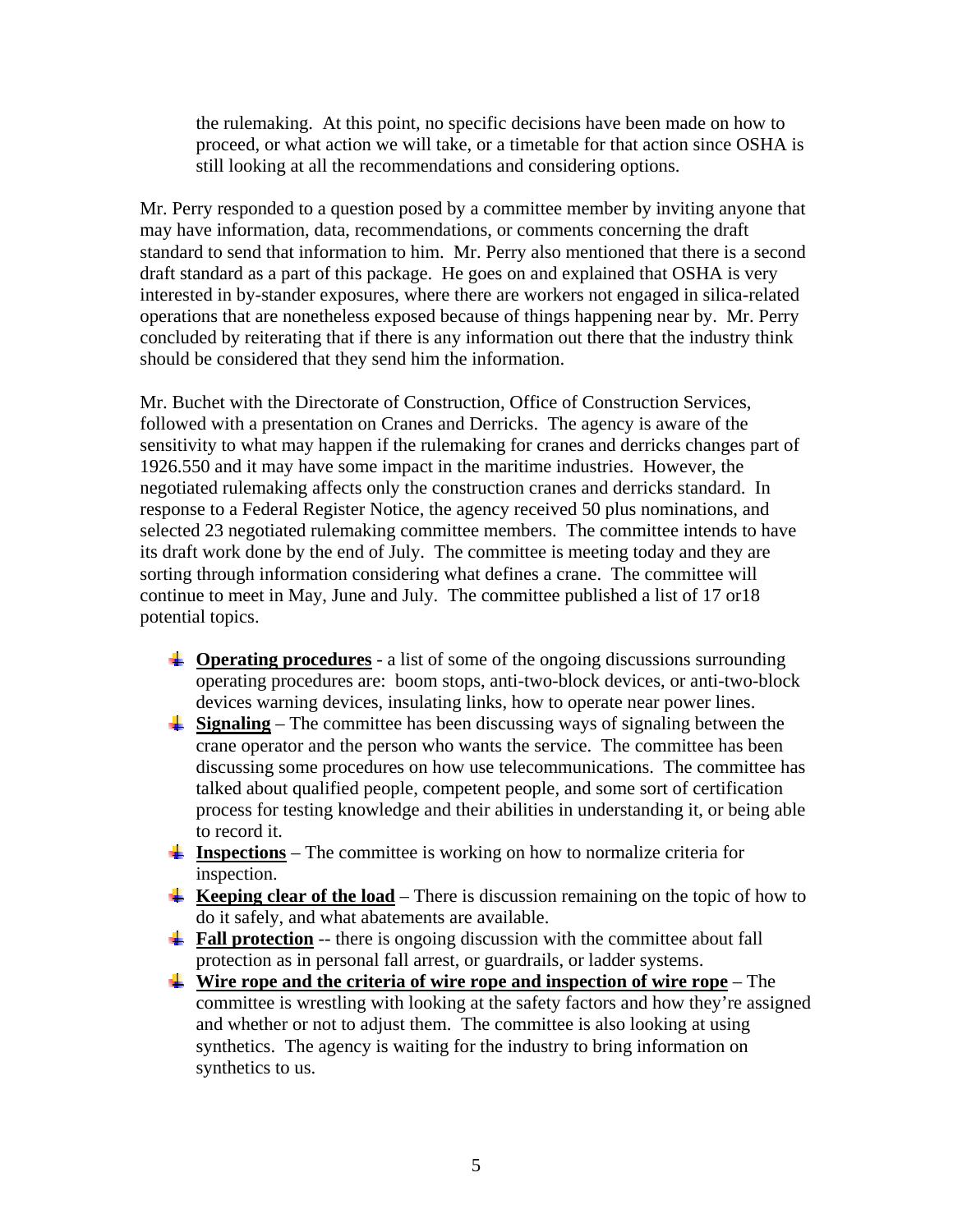- **Derricks** the committee is talking with people who have derricks and have overhead cranes to find out how to deal with them.
- **Critical lifts or engineering lifts** in the operation section of the standard there will be requirements for certain types of lifts.
- **Verification criteria for the components of the crane** we're looking for something in the standard that says if you want to operate a crane in this country it has to be built to these standards and it has to meet certain criteria for its structural integrity.
- **Structural integrity** a very big issue, the idea of verifying the structural integrity of the crane is increasingly important, as the tolerances and the manufacturing get tighter and tighter.
- **Floating cranes, cranes on barges, and cranes used in marine construction** the issue of the crane moving back and forth from industry to industry is not really the business of this negotiated rulemaking, but OSHA and the committee are sensitive to the fact that what we do may have unintended consequences beyond the realm of construction.
- $\frac{1}{2}$  **Safety devices** with the help of the members of the committee and research by OSHA staff, we developed a list of 170 named devices. After the committee finishes safety devices, they will start going back over the issues and try to clarify the concepts and resolve the terminology that they want to present to OSHA.
- **Tower cranes** The committee has decided that we probably need to fine-tune signaling for tower cranes and there will be some tower crane-specific information in the standard. In addition, operator cab criteria are another issue the committee will be discussing.
- **Limited criteria for cranes with 2,000 pound or less lifting capacity** will be tackled at the meeting at the end of March.

Mr. Buchet ended his presentation and Chairman Thornton opened the floor to questions. Mr. McGill asked Mr. Buchet if he could make his presentation available to MACOSH since they didn't get to see it on the disk. Jim Maddux responded and informed the committee that OSHA would make copies available to them.

Mr. Buchet's presentation was entered into the record as "Exhibit 3."

The next presenter, Mr. Mike Seymour, Director, Office of Physical Hazards & Others delivered a presentation on Shipyard Ergonomics Guidelines. The guideline is organized similar to the previous guidelines that we've published for nursing homes and the drafts for poultry and grocery, in that it's got an introductory section that addresses program approaches to ergonomics and a section that addresses specific control measures for ergonomic problems in specific operations. We are proposing controls that employers can look at, can gather ideas from, and implement or not implement as it fits their own particular circumstances. The control measures address power tools, metal work; materials handling, those kinds of tasks. They are addressed in the context of either a shop, or in a ship, where the environment is very different. In terms of our schedule, we expect to finish the review process with OSHA and the Department, then publish it in draft form. Following that, there will be a public comment period where we'll be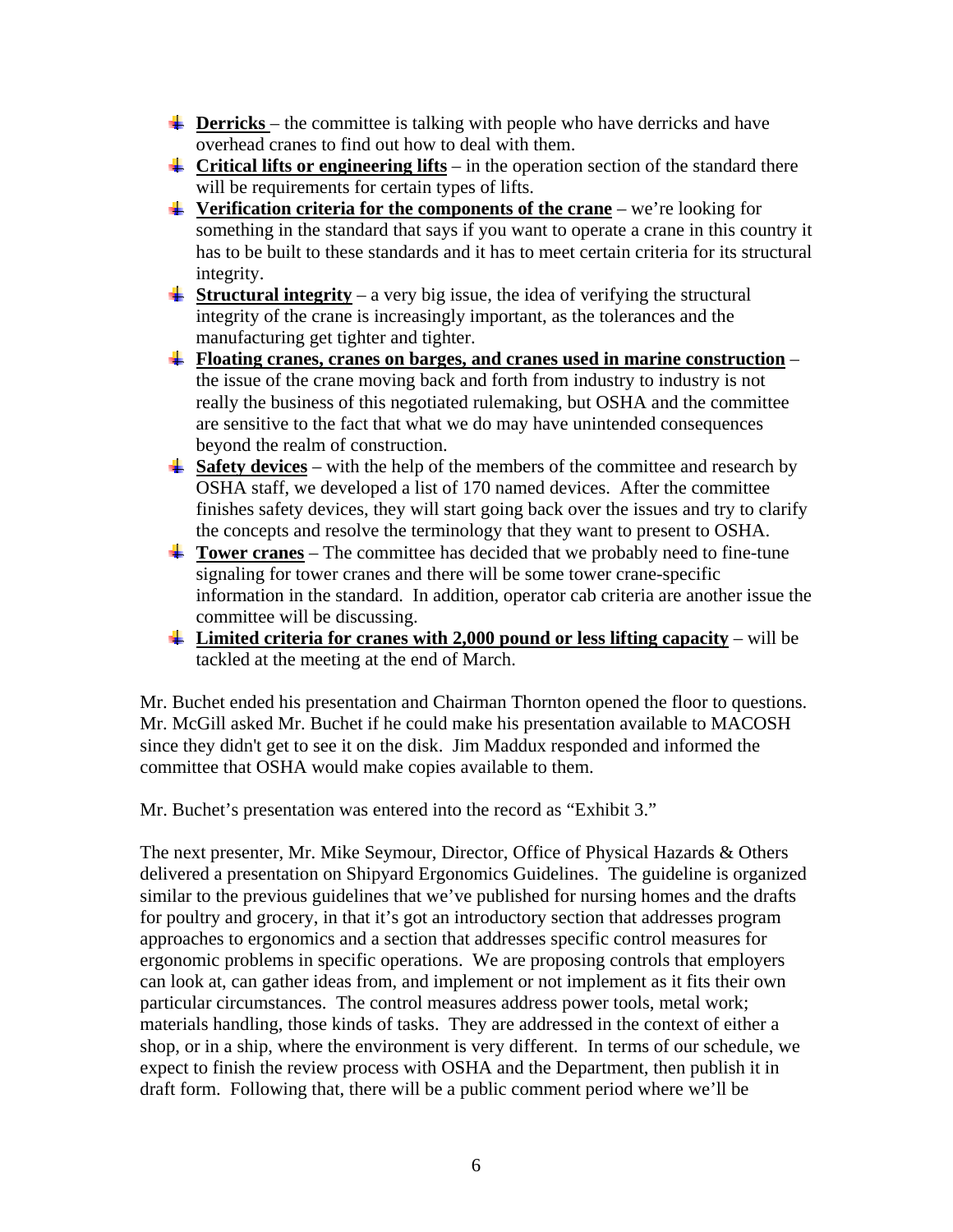receiving writing comments from any interested stakeholders. Finally, OSHA is planning to hold a stakeholder meeting where interested stakeholders can come in and give us their ideas and their approaches for improving the draft guidelines, and then we'll produce the final.

Mr. Seymour concluded his presentation and Chairman Thornton opened the floor to questions.

Mr. Flynn stated for the record that it's the Machinist Union's position to look forward to the day of a promulgated standard on ergonomics. Chico McGill reiterated the request for the record. Chairman Thornton asked Mr. Seymour is there something specifically that the committee could do, or provide to assist in this effort? Mr. Seymour responded that he would like the committee to consider providing OSHA with data that will help make the business case for ergonomics in the shipyard environment, either on an individual firm or establishment basis or on the industry basis. He also stated that the agency would like related success stories about how individual shipyards, how individual establishments have evaluated the effectiveness of their ergonomics programs. Any information, photos of specific control measures, certainly we'd look at them and try to figure out how to integrate them in the document, particularly if they're accompanied by comparative information about injuries and illnesses before and after the implementation of a particular control. A timeline has not been established for this guideline.

The next presentation was Beryllium and Hexavalent Chromium by David O'Connor, Office of Chemical Hazards – Metals, Directorate of Standards and Guidance.

- **Beryllium** OSHA has a request for information and is currently in the process of reviewing the responses received for that request, and also the published literature regarding occupational exposure to beryllium. OSHA has contractors working on risk estimates for the health effects associated to exposure to beryllium and the agency is looking at endpoints that would include sensitization, the allergic reaction to beryllium exposure, chronic beryllium disease, and lung cancer. The agency has a contractor performing site visits and reviewing the feasibility information being used to develop a draft regulatory text and the supporting analysis. The regulatory agenda has OSHA starting the SBREFA process for beryllium in September of this year. By then, the agency will have a draft available for review by the small entity representatives, and the agency could certainly make that available to the committee at forthcoming meetings.
- **Hexavalent Chromium** the agency was initially ordered by the court to continue expeditiously in December of 2002, and the court laid out a schedule in April of 2003. That set fixed dates as far as proposing the rule in October of 2004, and issuing a final rule in January of 2006. The SBREFA process was initiated in December of 2003 and is now ongoing. Afterwards the agency will revise the proposal before it goes into OMB review. After the proposal is issued, OSHA will have a 90-day comment period, which would be followed by public hearings, followed by a post hearing comment period. OSHA is looking at four areas that apply to shipyards painting and surface preparation, including abrasive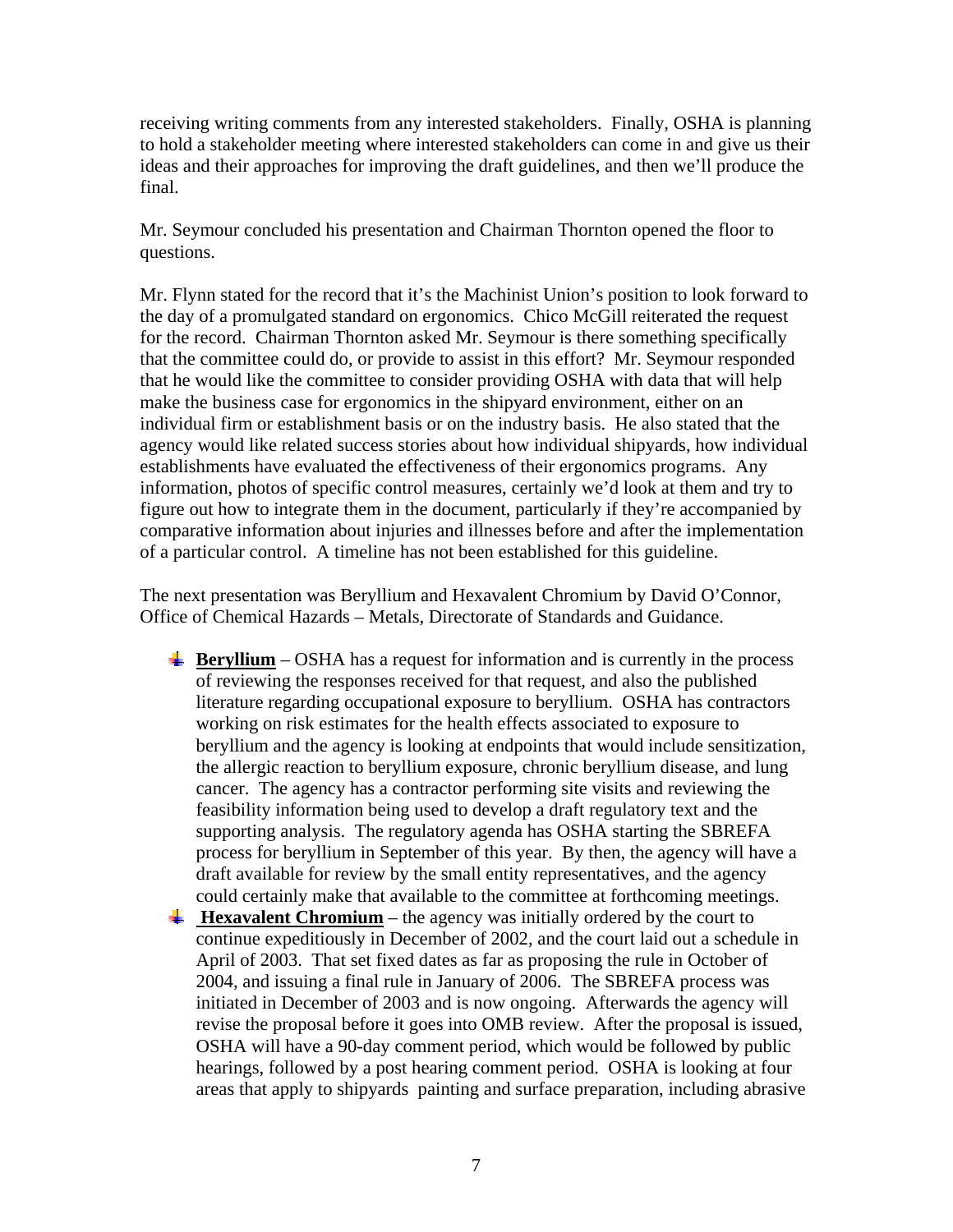blasting and grinding; welding and thermal cutting of stainless steel, could also bring in welding and cutting on surfaces which have received some type of paint or coating that contains hexavalent chromium, woodworking operations with CCA-treated lumber; and some electroplating operations where there are captive shops doing electroplating.

- **Painting and surface preparation** 6,230 exposed workers in maritime.
- $\frac{4}{4}$  **Welding and thermal cutting** approximately 4,722 exposed workers, the vast majority of whom would be exposed below one micron per cubic meter.
- **Woodworking operations** there are about 319 exposed workers.
- **Electroplating** OSHA didn't separate the maritime shops from general industry shops in the analysis. But, for the most part the majority of people are exposed below 1microgram per cubic meter there.

Mr. O'Connor asked the committee for descriptive information with regard to the exposure profile that the agency has for employees who are exposed to hexavalent chromium that reflects current worker exposures. The information needs to be very specific and should indicate things like length of sampling, an eight-hour twa, or some shorter term; the location of the sampling device, and personal versus area sampling. For example, the activity being performed with as much specificity as you're able to give. Also, with regard to baseline practices, any information MACOSH or the public may have regarding what' currently being done in the industry with regard to what types of controls are currently being used, when using respiratory protection, the use of protective clothing, what's being done with regard to medical surveillance. With regard to the information requested, Mr. O'Connor would like to get the information by the last full week of March. In addition, the agency will do it's best to take that information into account before the proposal goes out.

Mr. O'Connor concluded his presentation and Chairman Thornton opened the floor to questions from MACOSH and the public participants.

Mr. Flynn asked what percentage of those exposed is shipyard related? Mr. O'Connor responded and stated that he is unsure of the percentage, but will check into it and try to get that information for the committee if it's available. Mr. McGill asked about secondary exposure of chromium. Mr. O'Connor explained that he's not aware of studies that were directly attempting to get those secondary effects, but in general measuring exposure across the board throughout a facility, there may be individuals in a workplace that may not be working with hexavalent chromium compounds, but were nonetheless measured in these studies with regard to their exposures there is information on that, and the committee will be provided with a copy of that study. Mr. O'Connor emphasizes that the agency is focusing on the effects that are associated specifically with hexavalent chromium in this rulemaking.

"OSHA's Beryllium and Hexavalent Chromium Rulemakings" dated March 3, 2004 was entered into the record as "Exhibit 1," and the Draft Chromium (VI) Standard for Construction was entered into the record as "Exhibit 2."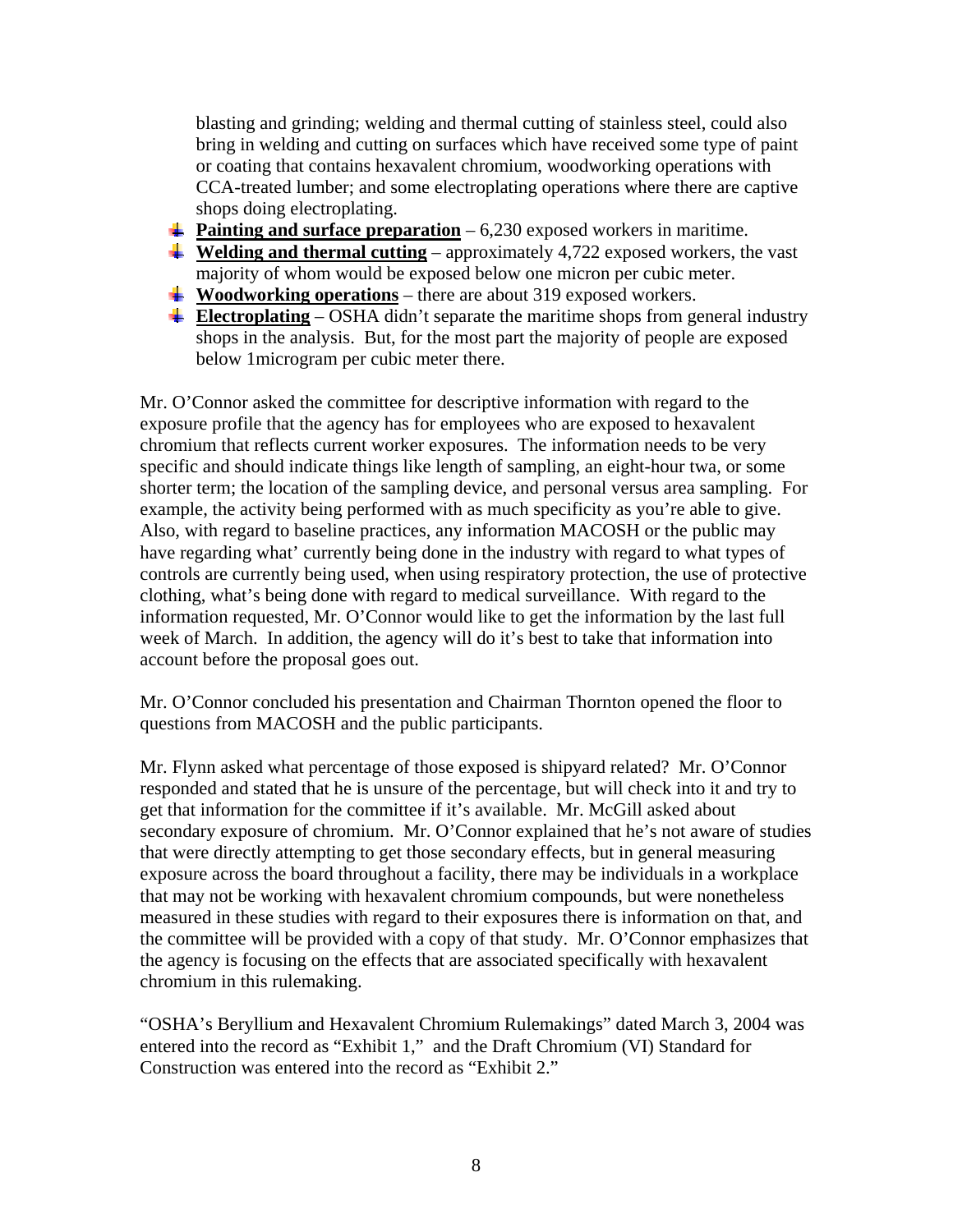Next, the Health work group delivered a report on their activities. Initially the group started looking at eight subjects. They were: hexavalent chromium, ergonomics, diesel exhaust and vapors, hearing, AED, radiation, silica, and beryllium. After several teleconferences, the committee decided to focus more closely on four of the subjects. The topics were reduced to chromium, ergonomics, diesel exhaust, and hearing. The health workgroup made a recommendation to OSHA to continue to visit other sites in the shipbuilding community and incorporate the industry's best practices; the NIOSH's study; and the National Ship Research Program (NSRP) work into the OSHA ergonomics guidelines.

After listening to discussion about the health workgroups recommendations, the committee voted, and unanimously agreed to accept the workgroups recommendations.

- $\#$  MACOSH recommends that the health workgroup collect additional hexavalent chromium data from maritime interests and provide the data to OSHA. The health workgroup will try to provide data by March 30, with a deadline of April 15. The data may include exposure monitoring, injuries and illnesses, costs, and abatement control measures. The additional data will be used by OSHA as it develops the hexavalent chromium standard for the maritime industry.
- MACOSH recommends that OSHA propose a hexavalent chromium rule for maritime that is not combined with the general industry proposed rule. The rule should be similar to the separate rule being considered for construction, allowing OSHA to tailor the rule to the maritime work environment.

Next, the Traffic Safety workgroup identified the scope of what the committee is looking for on the shipyard side. It will be basically all production areas, material warehouses, and some roadways within the shipyard. On the marine terminal side, container yards, pier traffic lanes, and driving under the container cranes. The workgroup identified numerous factors that contribute to accident and injuries within the shipyard and longshoring industries i.e., poor operation of machinery; terminal mechanics in the container yard, over-the- road trucks; pedestrians struck by vehicles; training; and drug testing. The motor vehicle safety workgroup recommended that Longshoring should be involved in some e-tools or SHAC type products.

After listening to discussion about the traffic safety workgroups recommendations, the committee voted, and unanimously agreed to accept the workgroups recommendations.

MACOSH recommends OSHA produce a traffic safety guidance product for the longshore industry to help employers and employees reduce traffic accidents and injuries. The guidance product would be most useful in the form of an e-tool that can be used on the Internet.

The traffic safety workgroup's presentation was entered into the record as "Exhibit 4."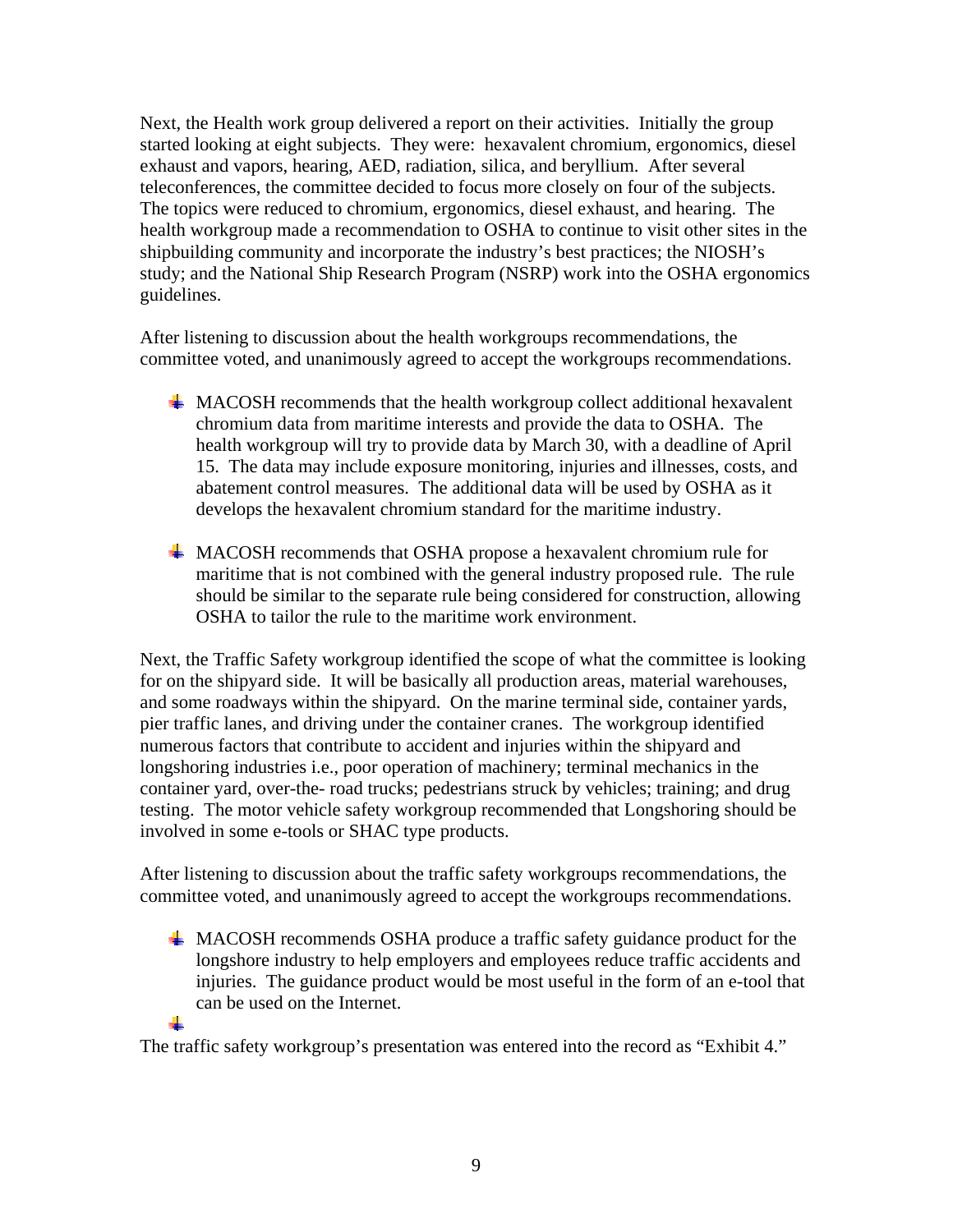Afterwards, the Safety Culture Workgroup reported on two issues; one was a safety culture or a work safety culture that consisted of three different things, statistical measurement, root cause analysis, and then the ultimate goal would be culture change. The work group suggested that the safety culture workgroup conduct a pilot project with maritime interests to determine the most common root causes of maritime accidents and report them to the full committee. MACOSH will develop two lists of the 15 most common root causes, one for longshoring and the other for shipyards.

After listening to discussion about the safety culture workgroups recommendations, the committee voted, and unanimously agreed to accept the workgroups recommendations.

 $\overline{\text{MACOSH}}$  recommends that the safety culture workgroup conduct a pilot project with maritime interests to determine the most common root causes of maritime accidents. MACOSH will develop two lists of the 15 most common root causes, one for longshoring and the other for shipyards.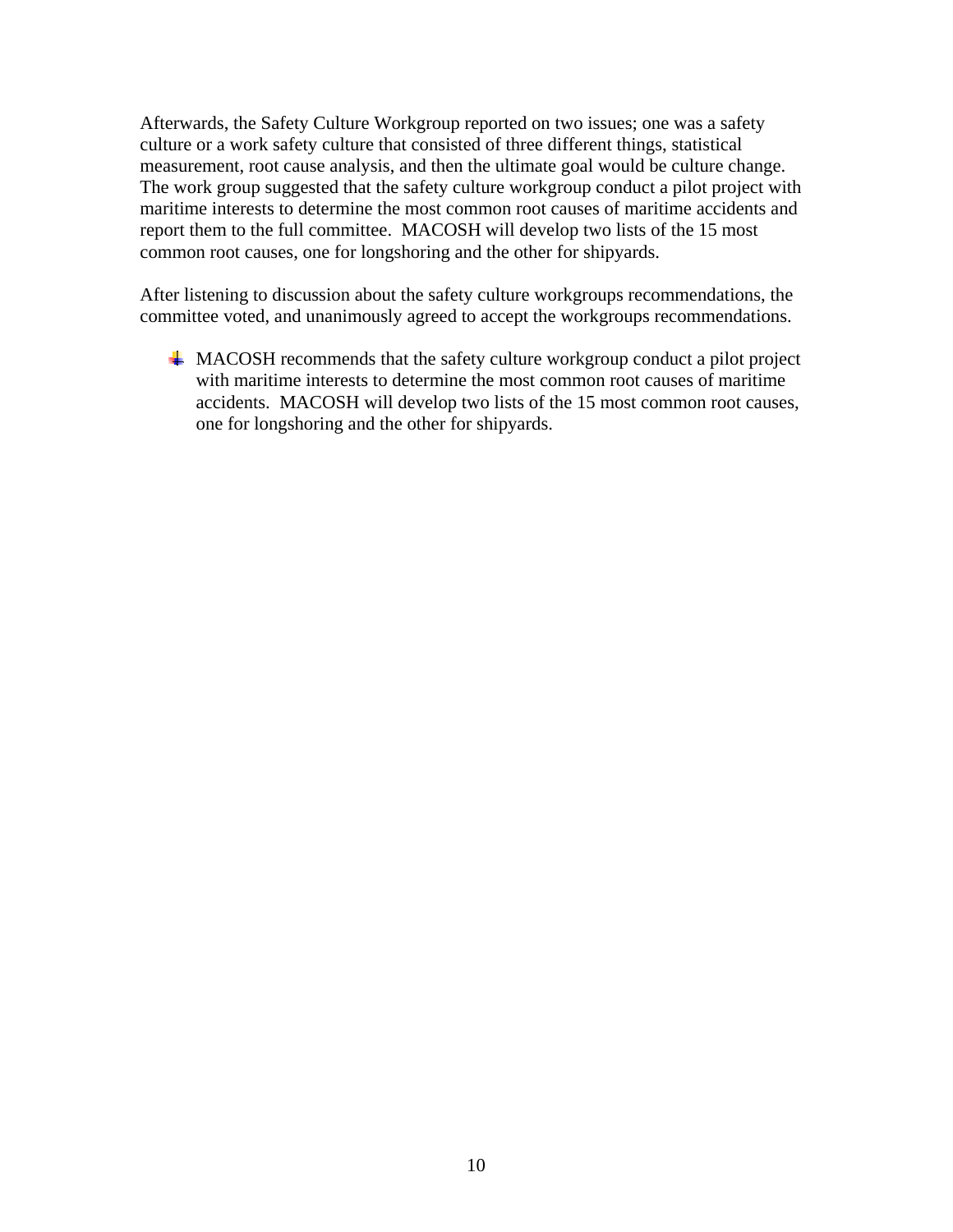## Thursday, March 4, 2004

Tom Galassi presented the enforcement update on the strategic plan and key initiatives. Under the strategic management plan, the agency will be looking at hazards relevant in shipyard and maritime industry and the ship and boat building SIC code.

The secretary announced her four-pronged approach to deal with ergonomics in April 2002.

- $\blacksquare$  Enforcement
- $\overline{\phantom{a}}$  Guidelines
- $\leftarrow$  Compliance assistance
- **Research**

Enforcement has issued 13 general duty clause citations for ergonomic related incidents. There are a number of ways to conduct inspections:

- $\triangleq$  SST (site specific targeting)
- $\div$  Site specific targeting program
- $\perp$  Local initiatives
- $\leftarrow$  Complaints and referrals

Enforcement has conducted about 1,600 inspections focusing on ergonomics. OSHA has distributed 243 hazard alert letters to employers. OSHA is trying to come up with a policy that addresses follow-up procedures for those letters.

OSHA has issued a shipyard tool bag directive and a longshoring tool shed directive, which will go out in December. These directives lay out all the strategic tools to address:

- $\leftarrow$  Shipyards
- $\frac{1}{2}$  Ship repair
- $\frac{1}{\sqrt{2}}$  Shipbuilding
- $\leftarrow$  Compliance assistance
- $\overline{\phantom{a}}$  Outreach
- $\frac{1}{\sqrt{2}}$  Training
- $\blacksquare$  Enforcement
- $\leftarrow$  Applicable standards information

OSHA has several emphasis programs. For example; the one for lead was put out in July of 2001. The amputations program was revised, and an asthma program is being developed.

OSHA sends out about 13,000 – 14,000 letters annually notifying the employers who have a significantly high injury and illness rate.

 OSHA is working on other key initiatives for Material Safety Data Sheets (MSDS) and the hazard communication guidance documents. OSHA's directorate of enforcement will develop a directive to launch a MSDS program. Mr. Galassi asks the committee for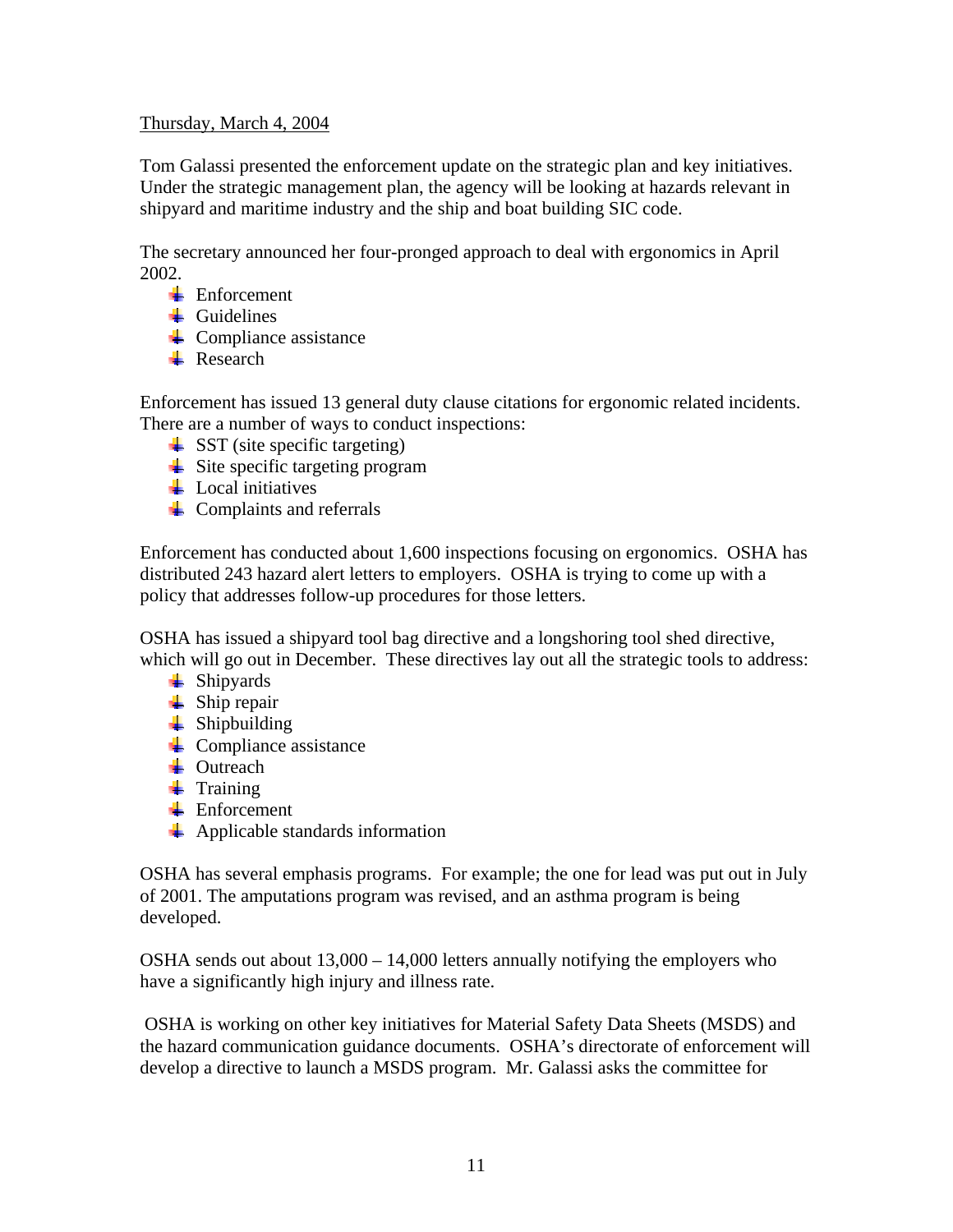comments on the MSDS program and informed MACOSH that OSHA will prepare a MSDS checklist after the agency has identified the 10 chemicals.

The agency is working to change federal agency injury and illness recordkeeping from Worker's Compensation data to the new 1904 standards. Hopefully the initiative will be effective in 2005. The President signed an initiative for federal Safety and Health and Return to Employment initiative on January 9, 2004.

Mr. Galassi concluded his presentation and Chairman Thornton opened the floor to questions from MACOSH and the public participants.

Captain McNeill asked about the cut-off data for DART DAFWI rates? Mr. Galassi explained to the committee that the primary list cut-off for DART is 14, and DAFWI is 9. Teresa Preston asked if the 13,000 letters that were sent out to employers are public record. Mr. Galassi explained that there was a press release dated February 27 that announced that action.

Iona Evans informed the committee and Mr. Galassi of a letter that was circulated asking the enforcement office for an official interpretation of hot work. Mr. Galassi responded by saying that the agency will have to go through the normal study of the record, preamble, regulation, and then consult with the attorneys to get an official agency position on the issue. Ed Willwerth proposed his document be submitted to the record to counter the opposing position to the issue. He also explained the different elements of hot work and asked that OSHA would consider all the aspects of determining hot work into account.

Tom Galassi's presentation was presented to the record as "Exhibit 5."

Next, Cathy Oliver, Director of the Office of Partnerships and Recognition gave a presentation on Alliances and Partnerships. The strategic partnership program was formalized in 1998. Incentives for partnership programs are: reduced penalties, focused inspections, consultation priority service, and assistance from OSHA. Partnership programs are evaluated annually. There are regular quarterly conference calls and annual meetings. There are national, regional, and area office level partnerships. Partnerships are individual at the local level; industry based; or hazard based focusing on a particular hazard or problem. There are currently 215 active partnerships at all levels. There are four active participants in the maritime sites that cover 60 employers and 16,000 employees. Region 9 has a partnership with the port of San Diego Ship Repairers Association. There are 35 employers involved in the partnership.

Voluntary Protection Programs was founded on the 1989 safety and health guidelines OSHA published. There are over 1,000 work sites in the VPP program and two maritime VPP sites. OSHA is working on three new initiatives this year: the challenge program, corporate VVP initiative, and construction.

Ms. Oliver's presentation was entered for the record as "Exhibit 6."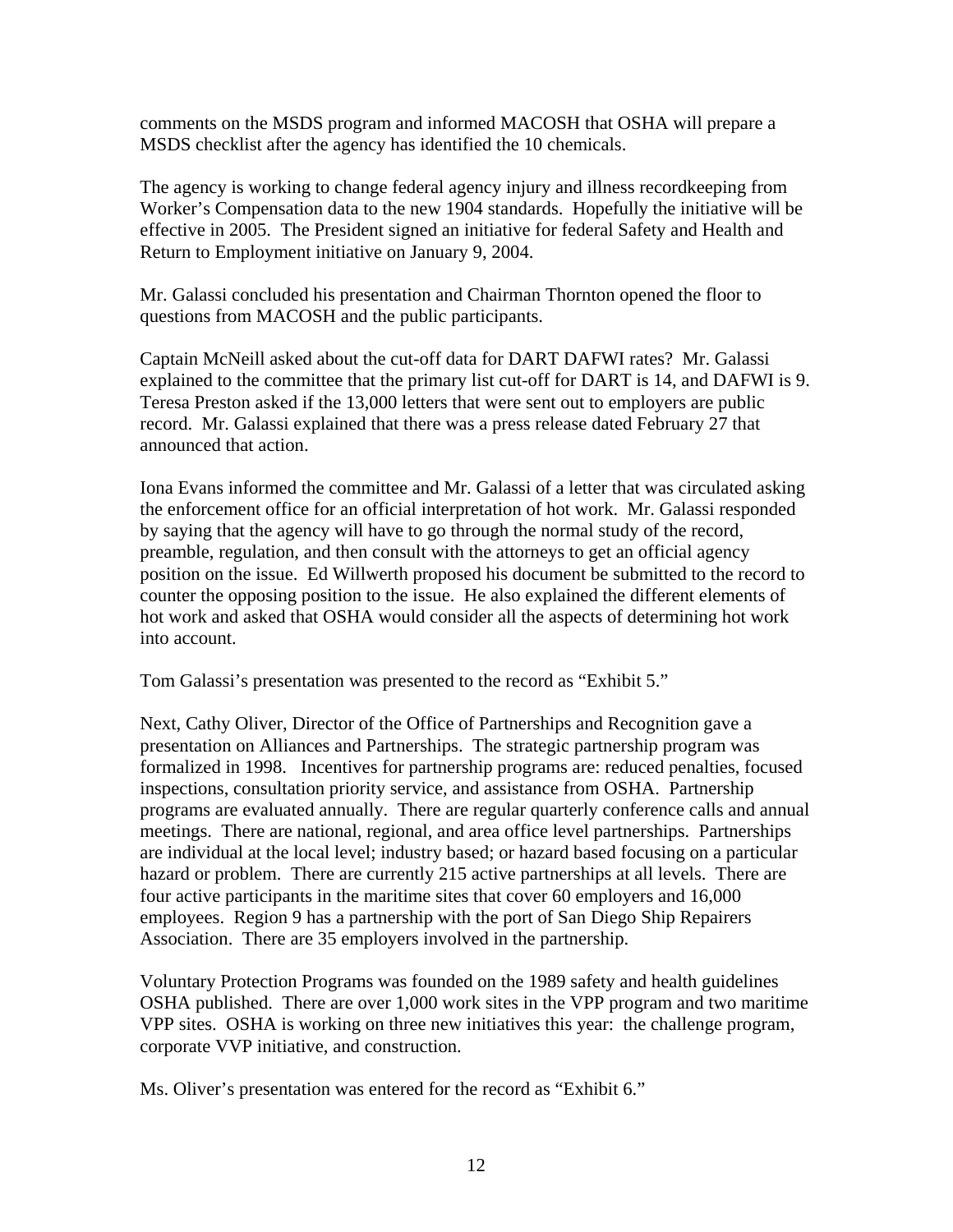Afterwards, Lee Anne Jillings gave her presentation on Alliances. The Alliance program was established in March of 2002. It was designed to complement and build upon the success of the other cooperative programs that the agency has, in some cases, more than 20 years of experience. Alliances are formed with trade associations, businesses, educational institutions, government agencies, and organized labor entities. There are three primary goal areas: training and education, outreach and communication, and promoting the national dialog. Each alliance has an implementation team made up of representatives from OSHA, as well as the organization that has entered the alliance with OSHA. There are quarterly implementation team meetings. The alliance agreements last for two years and are renewable. There's an annual report for each alliance that summarizes the impact and progress made in achieving the goals. It is also an opportunity for organizations to build a cooperative and trusting relationship with OSHA. Alliances provide opportunities for participants to network with other organizations committed to workplace safety and health. They provide an opportunity to leverage resources to maximize worker safety and health protections. In addition, alliance programs afford an opportunity to gain recognition for those participating in it as proactive leaders in safety and health. Active organizations are: the maritime industry, construction, manufacturing, professions societies, other government agencies, academia, and organized labor. Issues being addressed through the Alliance program are:

- $\leftarrow$  Ergonomics
- $\overline{\phantom{a}}$  Silica
- $\ddot{\text{F}}$  Encouraging and promoting the awareness of professional certification
- $\frac{1}{2}$  Emergency preparedness
- $\blacksquare$  Motor vehicle safety
- $\div$  PSM and reactive chemicals
- $\blacksquare$  Material safety data sheets
- $\overline{\phantom{a}}$  Business case for safety and health

Next are some alliance activities that relate to the maritime industry. On July 15, 2003, the American Shipbuilding Association and the National Shipbuilding Research Program both signed alliances with the Agency. The Shipbuilders Council of America entered an alliance with OSHA in January 31, 2003. The three alliances are focusing on increasing access to an awareness of training and educational materials in the maritime industry on safety and health. This alliance will likely discuss maritime issues, and in particular, potentially motor vehicle safety or forklift safety issues. There are maritime alliances in Region 1, Region 6, Region 9, and Region 10. There is another alliance program under development for the maritime industry in Region 6 with the U.S. Coast Guard. Recently the National Safety Council approved the workshop submission that we sent in on the maritime safety that's an outgrowth of alliances together. The alliances will be engaged in providing input and expertise for SHIPS and the shipyard video project as OSHA moves forward with those projects. OSHA is looking at updating/revising training courses for OSHA staff on maritime issues. All three alliances in the maritime industry have a web page that is devoted to the alliance and pertinent information is there.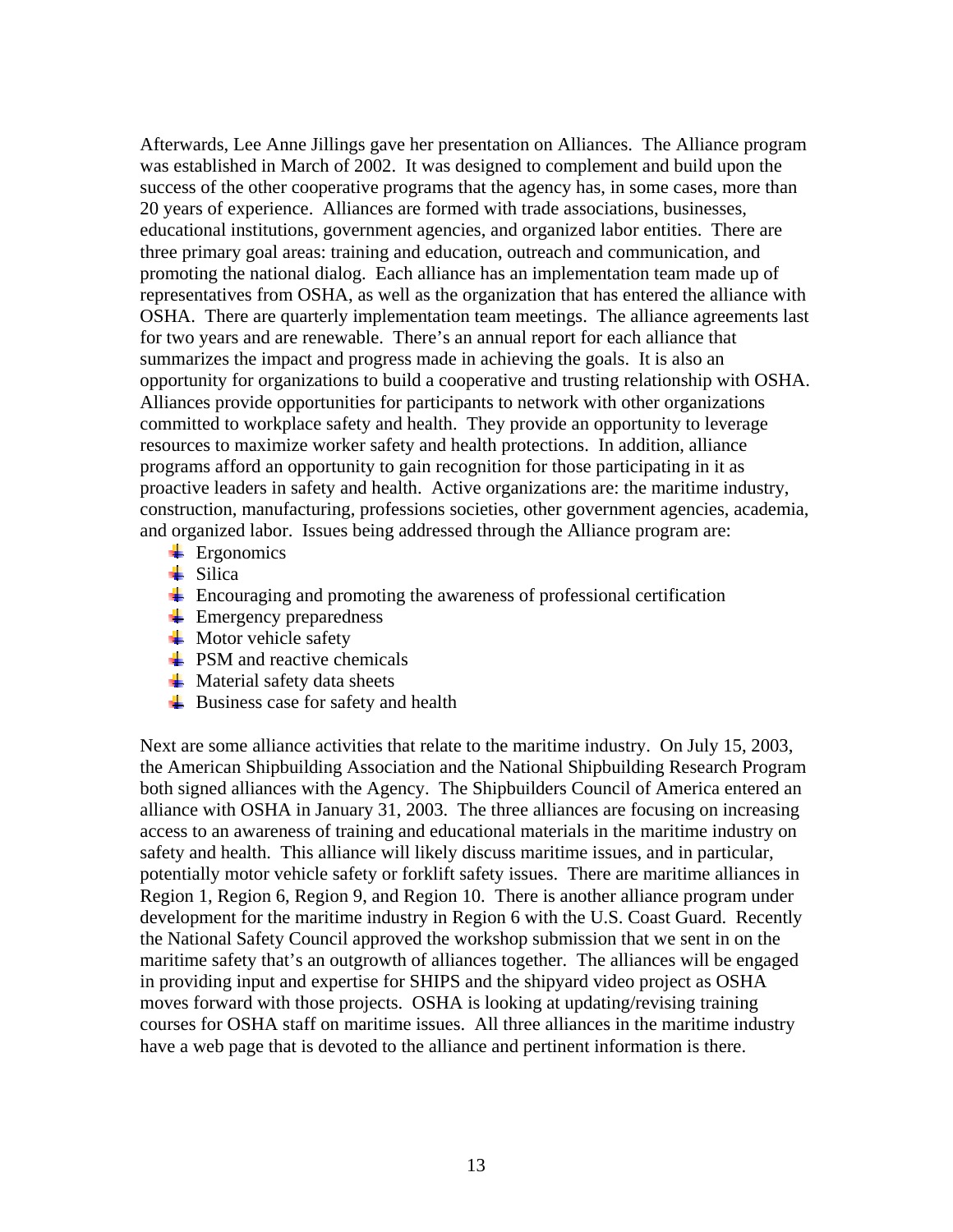Ms. Jillings has concluded her presentation, and Chairman Thornton has opened the floor for questions. Mike Flynn asked if the funding for the alliances the same as the funding for the partnerships? Is there a similar amount of funds dedicated to each one?

Ms. Jillings responded by stating that the funding for all the cooperative programs is part of OSHA's overall budget towards funding cooperative programs. There's no particular line item on any of the programs. They are funded out of a general source for funding compliance assistance and cooperative programs. The committee also asks if more money has been dedicated to the partnership or to the alliances out of that one source. Ms. Jillings responded that the information was not available to her at the moment; however she will find that information and get it to him.

Ms. Jillings presentation was entered into the record as "Exhibit 7."

Next, Mr. Henshaw made a surprise appearance and told the committee that he is looking forward to hearing their responses and advice on what OSHA can do to continue to advance safety and health. In addition, Mr. Henshaw thanked everyone for being there.

Next, Cathy Goedert gave an update on Science, Technology, and Medicine. The ship repair e-tool has been completed and is on the Web. The Agency is continuing to work on the shipbuilding and the ship breaking e-tool, and in addition we're working on barge cleaning. The initial development has been done for all these products. Next week there's a meeting with the Shipbuilders Council of America. They will finalize the barge cleaning e-tool content and review the ship breaking and shipbuilding. Then OSHA will start the products all through the final clearance process. Assuming that there are no major changes in what's been done to date, the e-tools should be implemented this year. Last year there was a shipyard fatality animated videos produced and there were some adjustments that needed to be made in the text and the voice-overs. The contract to do the work was awarded this week. The work should start in about two weeks and is expected to be finished, reviewed and cleared by, tentatively, June 11. It should be out by the end of the third quarter.

OSHA has also funded an additional set of fatality animated videos. That contract was also just awarded this week. That takes much longer, but it is expected to have those finished by this time next year. The alliances and the steering committee will all be part of that review. The agency is going to submit the maritime fatality animated videos to the World Safety Congress's film and video festival that will be part of the Congress in September of 2005. OSHA is working on the safety and health injury prevention sheets. OSHA will be talking to Chet soon about a schedule for the development of the six ships that we itemized in that task order. We don't have any money for additional topics in 2004.

After the presentation, Chairman Thornton opened the floor up to questions from MACOSH and the public.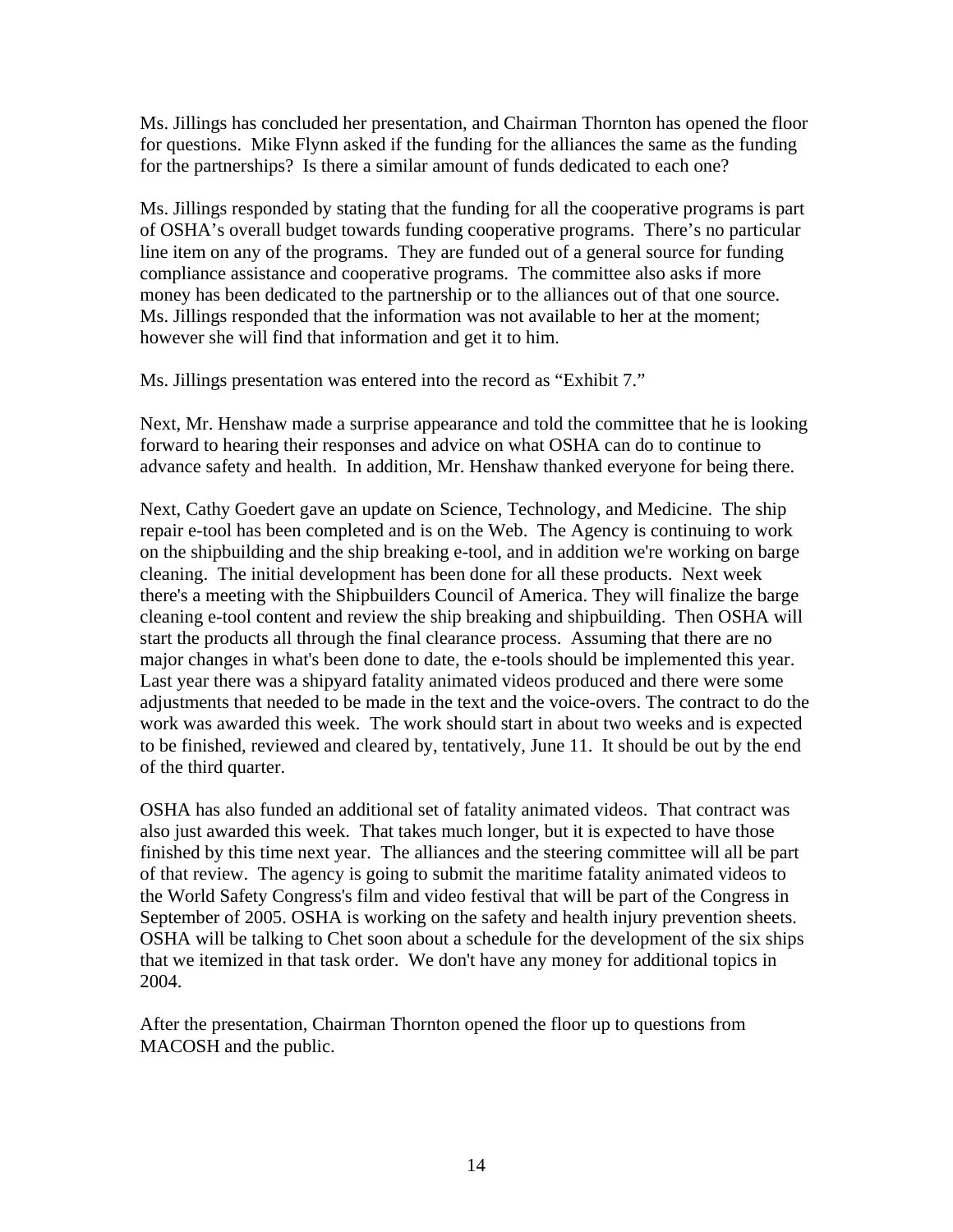Mr. Burgin asked if there is any plan to do any marine cargo handling or longshoring animated videos. Ms. Goedert explained that right now, we have a very tight budget. We met with the compliance assistance coordinating group for the Agency and went through all of the safety and health subjects and determined where resources ought to be applied. This year, this covers everything that we are able to do. Now, we haven't made any plans for what we'll develop next year. At this point, there isn't anything else, but there could be in the next fiscal year.

Ms. Goedert's presentation was entered into the record as "Exhibit 8."

The Electrical Standard Update given by, David Wallis, Director of the office of Subpart S of part 1910 contains OSHA electrical standards for general industry. There are two groups of standards in that subpart, electrical installation requirements and safety-related work practices. OSHA's electrical installation requirements are based on the National Electrical Code, but NFPA 70(e) takes the electrical code and boils it down into the basics. OSHA is proposing that this project would update those standards to the latest version of NFPA 70(e). The document was cleared by OMB March 3, 2004, so it will probably be published as a proposal in the next couple of weeks. The marine terminal standard in part 1917 specifically incorporates Subpart S requirements for marine terminals in Section  $1917.1(a)(2)(iv)$ . These standards apply to electrical installations aboard vessels if they are shore-based. The proposal would not change the scope of Subpart S. As for shipyards if there weren't any electrical standards covering a particular hazard in the shipyards standard, Subpart S would apply. There are some electrical requirements in the shipyards. For example, Section 1915.92 contains a provision on electric lighting, and 1915.132 requirements on portable electric tools. The Scope of Subpart S exempts installations in ships and vessels. Only shore-based wiring will apply to Subpart S. Mr. Wallis concluded his presentation, and Chairman Thornton opened the floor for questions. Mr. Favazza asked does Subpart S cover the trench that cranes hook onto and then it goes to a small substation?" Mr. Wallis explained that electrical wiring for cranes is normally considered utilization wiring and would be covered under Subpart S. Mr. Favazza also stated that there are concerns about adding more tangential regulations, because it would be too much information to funnel to the small industry.

Mr. Wallis responded that the agency is aware that some employers may not understand, but there are very few electrical codes that people use. The main code is the National Electrical Code, and OSHA's standards are almost word-for-word right out of the electrical code.

Next is the Container Safety Workgroup presentation, given by Captain John McNeill. The issues of the container safety work group are: pedestal lashing and other lashing problems; riding the beam, and mechanic's safety training. The chairman of the workgroup explains that the pattern on the lashing depends on the height of the load, the weight of the containers, and the design of the vessel. Lashers who do this work need a secure place to stand especially at the edge of the vessel and most vessels don't have any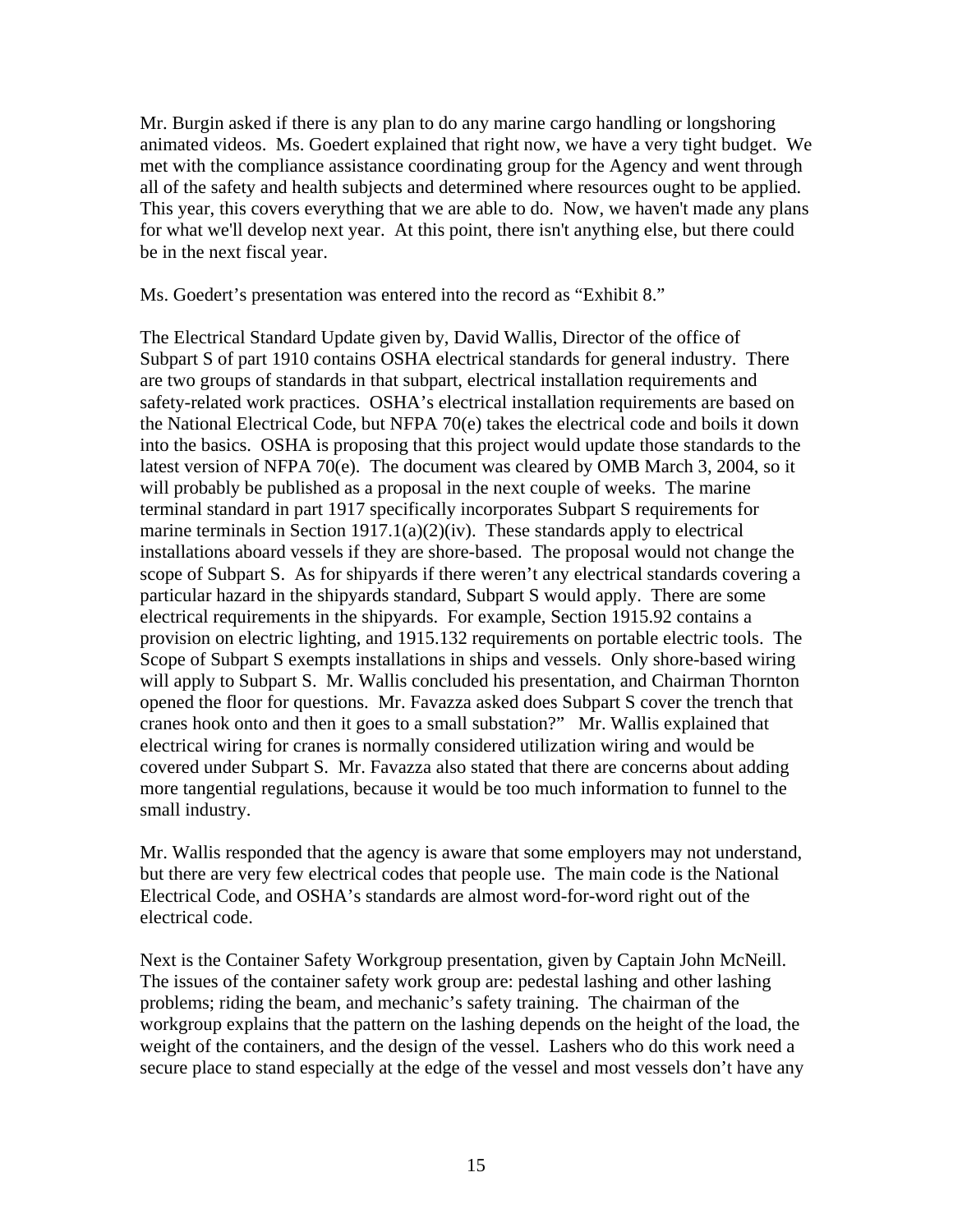kind of protection to keep lashers from falling. The Port of Felixto designed a device for vessels that don't have protection for lashers.

The committee recommends OSHA develop a rule that would require vessels to provide guarded platforms for lashers.

After the recommendation by the container safety workgroup, there was discussion among the committee. Captain Teresa Preston commented that this is an issue we would be asking OSHA to bring to the international front and perhaps encourage the different ports to require it. Chico McGill asked, "How prevalent are these types of accidents?" The workgroup chairman responds that lashing accidents are one of the most common accidents on the waterfront today. Another committee member suggested the Coast Guard might able to assist, because they have regulations for handrails. Pete Favazza stated that the ILWU were 100 percent in favor of this rule.

 $\textcolor{red}{\downarrow}$  MACOSH recommends that OSHA develop a standard to require vessels to provide guardrails on platforms where longshore workers are lashing and unlashing containers, and performing other work, in order to reduce fall injuries.

The next issue was riding the beam. The operation under consideration is transferring workers from the dock to the ship and vice-versa by means of a personnel cage attached to the lifting beam of a container crane. Three issues discussed were: should there be anchor points in the cage to attach the fall protection harness; should the crane be set to operate in a "slow" mode while transferring workers; and should the personnel cage be fitted with an emergency stop switch to enable the occupants and the passengers in the cage to stop the operation in the event the crane driver is incapacitated. The recommendation on the first issue is that OSHA should be encouraged to make a rule that anchor points should be provided. The recommendation is that this is not necessary. Finally, personnel cage being fitted with an emergency stop. The recommendation is that it should not be equipped with and emergency stop.

**MACOSH** recommended that OSHA develop a longshore standard to require fall protection when employees are inside a cage being lifted by a crane. Employers should be required to install anchor points at a low point in the cage, and employees must tie off to the anchor points to reduce fall injuries.

Captain McNeill's presentation was entered into the record as "Exhibits 9 and 10."

The third item for container workgroup discussion safety training for maintenance workers and repair workers was continued with a presentation given by Captain Teresa Preston. A list was established of the typical safety training given to maintenance and repair workers at her shipyard are: hearing conservation; HAZWOPPER; respiratory protection; welding and hot work, etc. Several committee members discussed their training programs and possible topics. The committee then approved the following recommendation for a guidance product: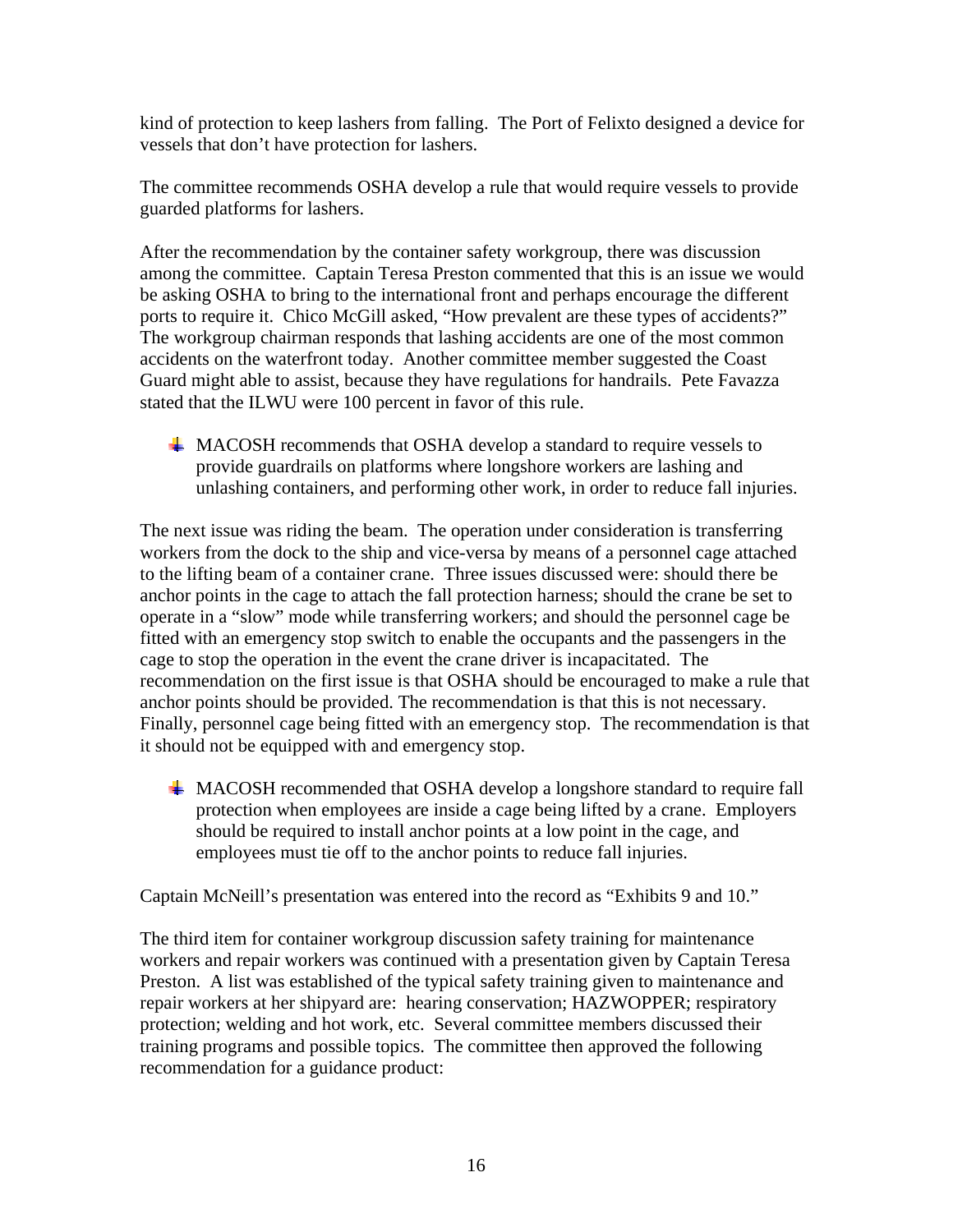$\#$  MACOSH recommends OSHA produce a guidance product for the longshore industry outlining safety and health training issues for maintenance and repair staff. The guidance product should cover mandatory training under OSHA's longshore standards, and recommend training commonly used by shipyard employers for maintenance and repair workers. The guidance product would be most useful in the form of an e-tool that can be used on the Internet.

After listening to discussion about the container workgroup recommendations that were presented by Captain McNeill, the committee voted, and unanimously agreed to accept all of the workgroup recommendations.

The next presentation was the Outreach Workgroup discussion, also given by Captain Teresa Preston. The workgroups top priority was alliances. The second was e-tools, the third was the SHIPS program, and the fourth was the website. Following a discussion of outreach issues, the committee developed and approved the following recommendations.

- $\blacktriangle$  MACOSH recommends that OSHA complete the six Safety and Health Injury Prevention Sheets (SHIPS) currently in development, and fund additional SHIPS for the longshore industry. MACOSH should provide input on the subject matter and priority of additional SHIPS.
- $\overline{\phantom{a}}$  MACOSH recommends that OSHA produce safety and health e-tools for the longshore industry and set aside funding to update and maintain the shipyard etools.
- **MACOSH** recommends that OSHA continue to develop alliances in the maritime industry, with appropriate union involvement. MACOSH further recommends that OSHA support regional alliance meetings with maritime and other interests to allow alliances to network on safety and health matters and facilitate the sharing of safety and health best practices information between alliances.

After listening to discussion about the outreach workgroups recommendations, the committee voted, and unanimously agreed to accept the workgroups recommendations

The outreach workgroup discussion and the presentation on safety training for workers were entered into the record as "Exhibits 11 and 12."

Next, Chairman Thornton called for open discussion. The committee discussed the next meeting. The committee is looking to meet the week of June 14 in Washington, D.C. with the workgroup breakouts on June 15, and the full committee meeting on June 16 and 17. In addition, during open discussion, MACOSH recommended they all stay at the same hotel where the meeting is held. Chairman Thornton suggested the workgroups preload their presentations so that time is not wasted queuing up their presentation. Mr. Chairman also recommends cordless microphones for the public to accommodate their engagement in the discussions. One committee member suggested using larger rooms for the workgroup sessions so the public can be involved.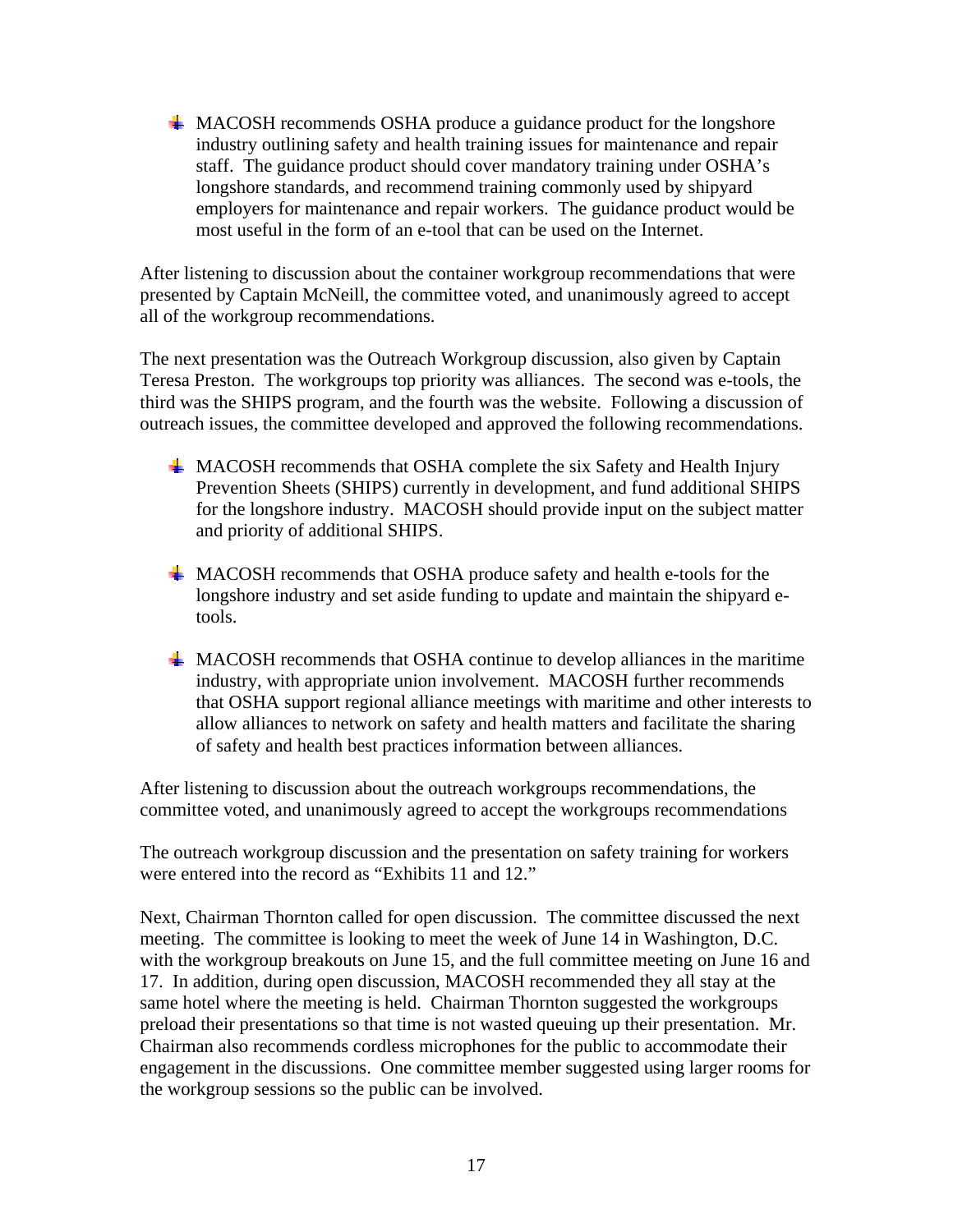After the facility hardware issues, Chairman Thornton opened up the discussion for what the committee is going to do going forward and what tasks are remaining. Starting the discussion was the Health workgroup. The workgroup has two deliverables prior to the next meeting, one is to submit the NSRP best practices and the other is to get industry sampling on exposure of hexavalent chromium by March 30m no later than the  $15<sup>th</sup>$  of April. Items the health workgroup plan to present at the next MACOSH meeting is diesel exhaust and vapors, hearing loss, and perhaps silica.

Next, the vehicle safety workgroup stated that the main outcome of the workgroup was an e-tool program. The workgroup is in suspension for this moment until such time as other activities or issues come before it that are brought and need to be worked by this group.

Following the vehicle safety workgroup update, the safety culture workgroup gave an update of their future. The safety culture workgroup will develop a list of whys, send it out, and then analyze them to see where they fall, into what areas, and see then how that drives initiatives that would, indeed, affect the culture change that is desired.

Next, the outreach workgroup reported on future projects. The workgroup has made their recommendations on all but one of the items they started with. The committee as a whole seems to be very supportive of outreach as a whole, and fairly familiar with it. The only thing left is to respond back on the web site changes and that could be examined at the next committee meeting. Other than that the outreach workgroup will take on work as it comes in.

One committee member suggested that if there is something anyone or the agency can think of during the interim, it should be channeled to the workgroups. The committee goes on to suggest that group leaders who have members absent during one of the conference calls, give the members a summary of the information in the conference call.

The chairman of the outreach workgroup mentioned that the workgroup could work on some of the fatal facts information, the fatality information for longshoring into some sort of pamphlet form.

Another committee member suggested that the longshoring group and the shipyard group meet separately and discuss possible future issues that could be added into the main flow of the next meeting. At the end of the day the longshoring group and the shipyard group get together and discuss their findings and the chairman of each workgroup get together and coordinate their efforts.

Chairman Thornton briefly touched on the agenda, and asked MACOSH to allow him self and OSHA staff to work on the agenda for the next meeting. One committee member made a request to hear from John Ferris' Office of Homeland Security. Chairman Thornton also encourages MACOSH to submit any suggestions for the Agenda to himself, or Jim Maddux.